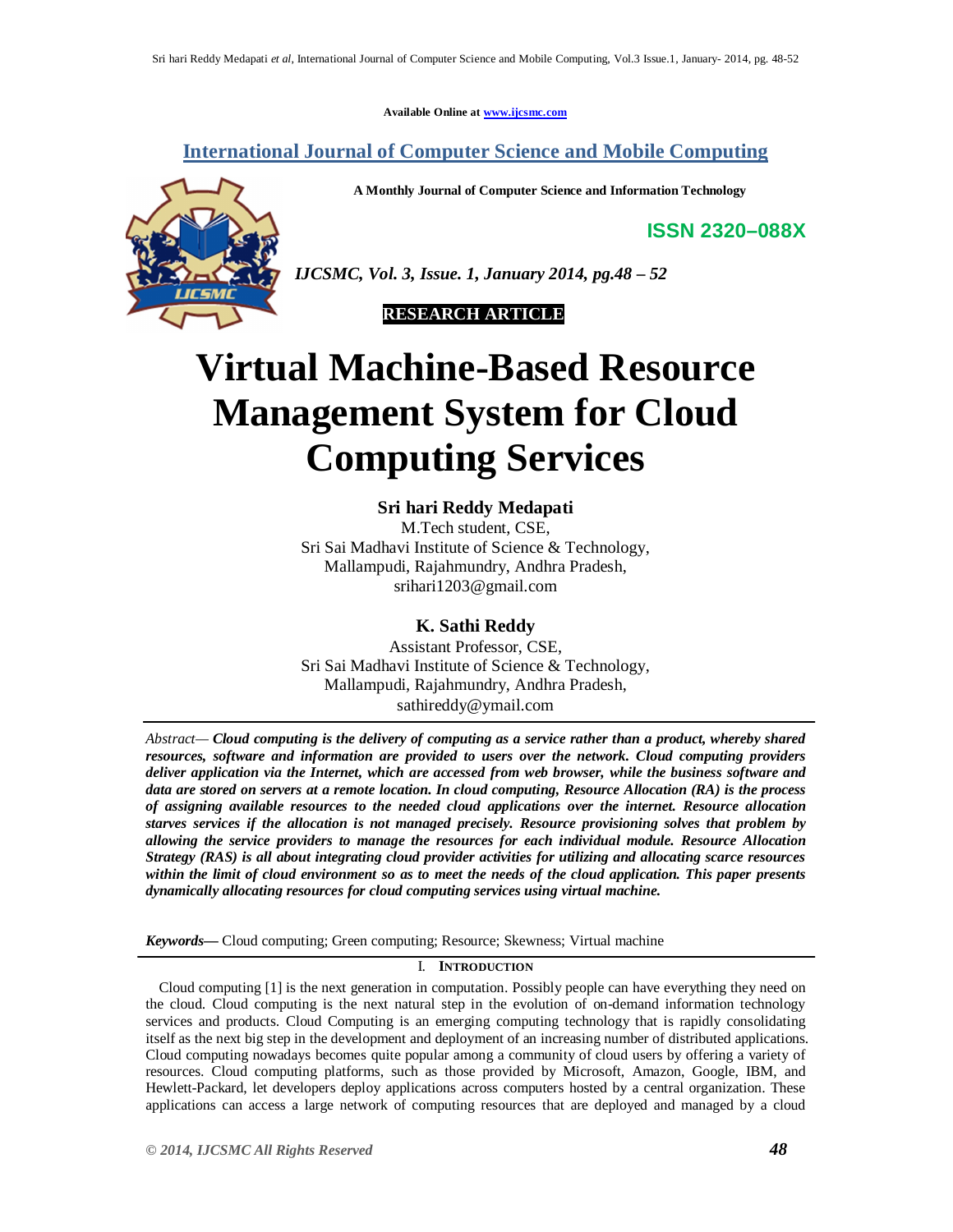computing provider. Developers obtain the advantages of a managed computing platform, without having to commit resources to design, build and maintain the network. Yet, an important problem that must be addressed effectively in the cloud is how to manage QoS and maintain SLA for cloud users that share cloud resources.

 The cloud computing technology makes the resource as a single point of access to the client and is implemented as pay per usage. Though there are various advantages in cloud computing such as prescribed and abstracted infrastructure, completely virtualized environment, equipped with dynamic infrastructure, pay per consumption, free of software and hardware installations, the major concern is the order in which the requests are satisfied. This evolves the scheduling of the resources. This allocation of resources must be made efficiently that maximizes the system utilization and overall performance. Cloud computing is sold on demand on the basis of time constrains basically specified in minutes or hours. Thus scheduling should be made in such a way that the resource should be utilized efficiently.

There are three primary classes of cloud computing service models (Figure 1):

In infrastructure as a service (IaaS), a cloud based virtual server providing networking and mass storage services and other infrastructure services. The user does not manage or control the data centre but may have control over the data or operating systems placed into the infrastructure. For example, Amazon web service (AWS). In platform as a service (PaaS), the service level where a computable platform upon which the user can host and develop applications and services by using programming language and API's is provided. The user can control the deployed applications and sometimes the application-hosting environment as well. However, the infrastructure (servers, OS, storage) is still in the control of the cloud provider. Examples include Windows Azure and Google App engine.



Figure 1: Cloud Computing Architecture

 In software as a service (SaaS), applications are running on a cloud infrastructure or platform which is accessible via a thin client interface (browser) or program interface. The user only has the possibility to manage some user specific settings, because the provider does not accommodate cloud features; they only provide applications running 'in the cloud'. SaaS is an alternative to having the software running on local machines and good examples are online office applications (Google Docs), online CRM systems (SalesForce CRM), webmail (Google Mail) and Social Network Sites (Twitter, Facebook) [5].

 In cloud computing, Resource Allocation (RA) is the process of assigning available resources to the needed cloud applications over the internet. Resource allocation starves services if the allocation is not managed precisely. Resource provisioning solves that problem by allowing the service providers to manage the resources for each individual module. Resource Allocation Strategy (RAS) is all about integrating cloud provider activities for utilizing and allocating scarce resources within the limit of cloud environment so as to meet the needs of the cloud application. It requires the type and amount of resources needed by each application in order to complete a user job.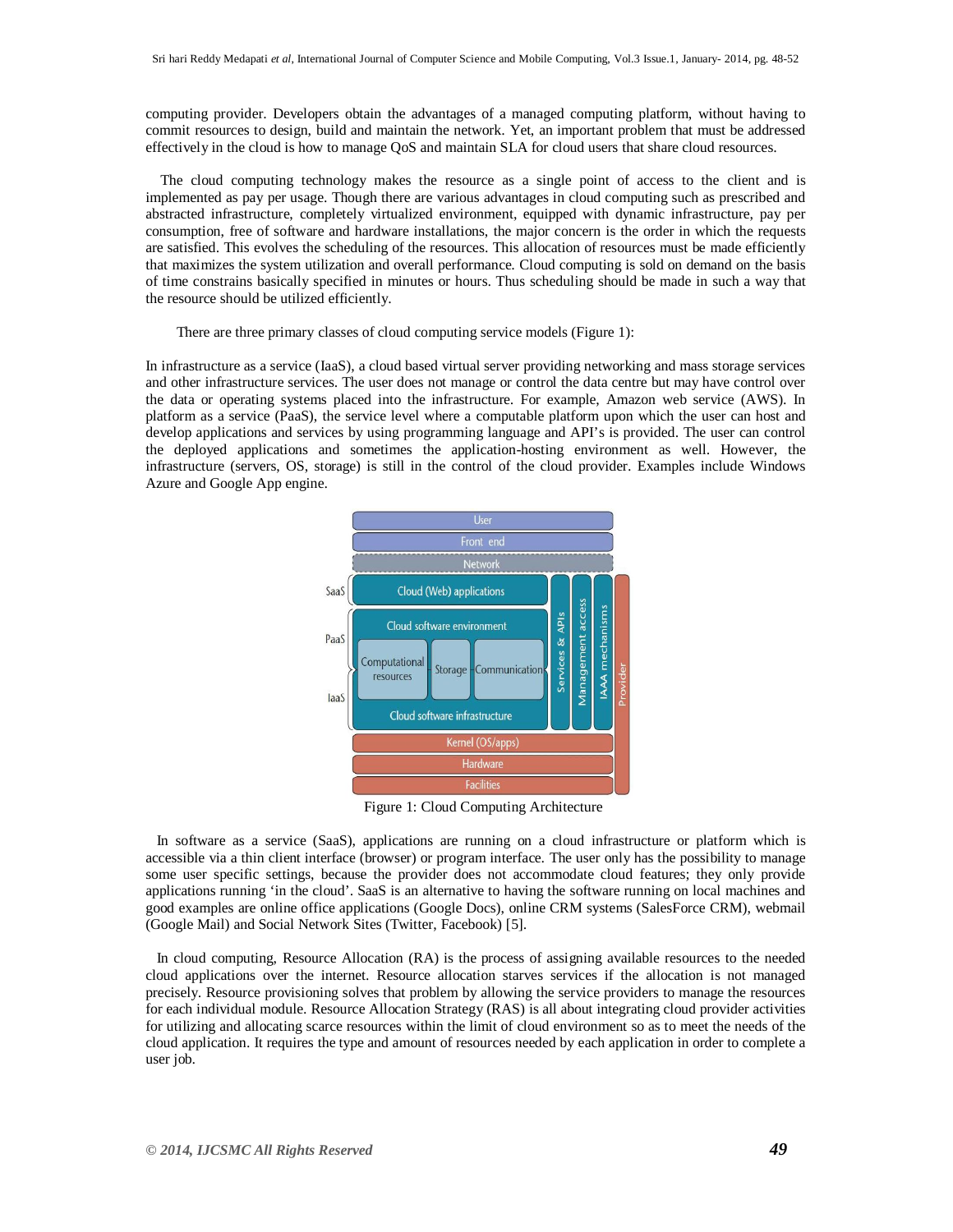# II. **RELATED WORK**

 In [2] author proposed architecture, using feedback control theory, for adaptive management of virtualized resources, which is based on VM. In this VM-based architecture all hardware resources are pooled into common shared space in cloud computing infrastructure so that hosted application can access the required resources as per there need to meet Service Level Objective (SLOs) of application. The adaptive manager use in this architecture is multi-input multi-output (MIMO) resource manager, which includes 3 controllers: CPU controller, memory controller and I/O controller, its goal is regulate multiple virtualized resources utilization to achieve SLOs of application byusing control inputs per-VM CPU, memory and I/O allocation.

 The seminal work of Walsh et al. [3], proposed a general two-layer architecture that uses utility functions, adopted in the context of dynamic and autonomous resource allocation, which consists of local agents and global arbiter. The responsibility of local agents is to calculate utilities, for given current or forecasted workload and range of resources, for each AE and results are transfer to global arbiter. Where, global arbiter computes near-optimal configuration of resources based on the results provided by the local agents. In [4], authors propose an adaptive resource allocation algorithm for the cloud system with preempt able tasks in which algorithms adjust the resource allocation adaptively based on the updated of the actual task executions. Adaptive list scheduling (ALS) and adaptive min-min scheduling (AMMS) algorithms are use for task scheduling which includes static task scheduling, for static resource allocation, is generated offline. The online adaptive procedure is use for re-evaluating the remaining static resource allocation repeatedly with predefined frequency.

 The dynamic resource allocation based on distributed multiple criteria decisions in computing cloud explain in [6]. In it author contribution is tow-fold, first distributed architecture is adopted, in which resource management is divided into independent tasks, each of which is performed by Autonomous Node Agents (NA) in ac cycle of three activities: (1) VMPlacement, in it suitable physical machine (PM) is found which is capable of running given VM and then assigned VM to that PM, (2) Monitoring, in it total resources use by hosted VM are monitored by NA, (3) In VM selection, if local accommodation is not possible, a VM need to migrate at another PM and process loops back to into placement. And second, using PROMETHEE method, NA carry out configuration in parallel through multiple criteria decision analysis. This approach is potentially more feasible in large data centers than centralized approaches.

# III. **PROPOSED WORK**

 In the proposed work, we present a system that uses virtualization technology to allocate data center resources dynamically based on application demands and support green computing by optimizing the number of servers in use.

#### *A. System Overview*

 The architecture of the system is presented in Figure 2. Each physical machine (PM) runs the Xen hypervisor (VMM) which supports a privileged domain 0 and one or more domain U [7]. Each VM in domain U encapsulates one or more applications such as Web server, remote desktop, DNS, Mail, Map/Reduce, etc. We assume all PMs share a backend storage. The multiplexing of VMs to PMs is managed using the Usher framework [8]. The main logic of our system is implemented as a set of plug-ins to Usher. Each node runs an Usher local node manager (LNM) on domain 0 which collects the usage statistics of resources for each VM on that node. The statistics collected at each PM are forwarded to the Usher central controller (Usher CTRL) where our VM scheduler runs. The VM Scheduler is invoked periodically and receives from the LNM the resource demand history of VMs, the capacity and the load history of PMs, and the current layout of VMs on PMs. The scheduler has several components. The predictor predicts the future resource demands of VMs and the future load of PMs based on past statistics. We compute the load of a PM by aggregating the resource usage of its VMs.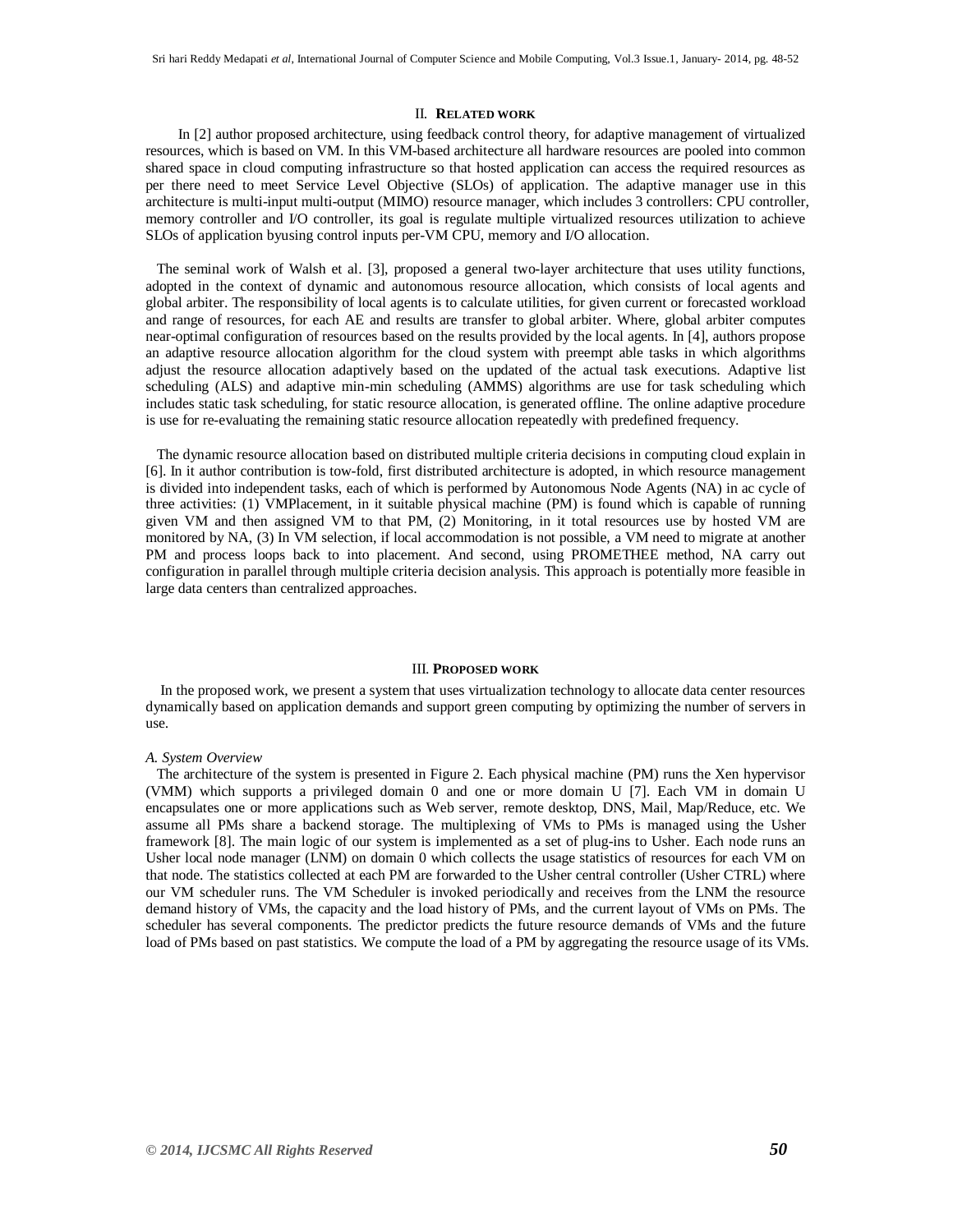

Figure 2: System Architecture

 The LNM at each node first attempts to satisfy the new demands locally by adjusting the resource allocation of VMs sharing the same VMM. The MM Alloter on domain 0 of each node is responsible for adjusting the local memory allocation. The hot spot solver in our VM Scheduler detects if the resource utilization of any PM is above the hot threshold (i.e., a hot spot). The cold spot solver checks if the average utilization of actively used PMs (APMs) is below the green computing threshold.

### *B. Skewness Algorithm*

We introduce the concept of "skewness" to measure the unevenness in the multi-dimensional resource utilization of a server. By minimizing skewness, we can combine different types of workloads nicely and improve the overall utilization of server resources. Let *n* be the number of resources we consider and *ri* be the utilization of the *i*-th resource. We define the resource skewness of a server *p* as

$$
skewness(p) = \sqrt{\sum_{i=1}^n (\frac{r_i}{\overline{r}}-1)^2}
$$

 Our algorithm executes periodically to evaluate the resource allocation status based on the predicted future resource demands of VMs. We define a server as a hot spot if the utilization of any of its resources is above a hot threshold. We define the temperature of a hot spot p as the square sum of its resource utilization beyond the hot threshold:

$$
temperature(p) = \sum_{r \in R} (r - r_t)^2
$$

where R is the set of overloaded resources in server p and rt is the hot threshold for resource r.

 We define a server as a cold spot if the utilizations of all its resources are below a cold threshold. This indicates that the server is mostly idle and a potential candidate to turn off to save energy. Finally, we define the warm threshold to be a level of resource utilization that is sufficiently high to justify having the server running but not so high as to risk becoming a hot spot in the face of temporary fluctuation of application resource demands.

#### C. *Hotspot Mitigation*

We sort the list of hot spots in the system in descending temperature (i.e., we handle the hottest one first). Our goal is to eliminate all hot spots if possible. Otherwise, keep their temperature as low as possible. For each server *p*, we first decide which of its VMs should be migrated away. We sort its list of VMs based on the resulting temperature of the server if that VM is migrated away. We aim to migrate away the VM that can reduce the server's temperature the most. In case of ties, we select the VM whose removal can reduce the skewness of the server the most. For each VM in the list, we see if we can find a destination server to